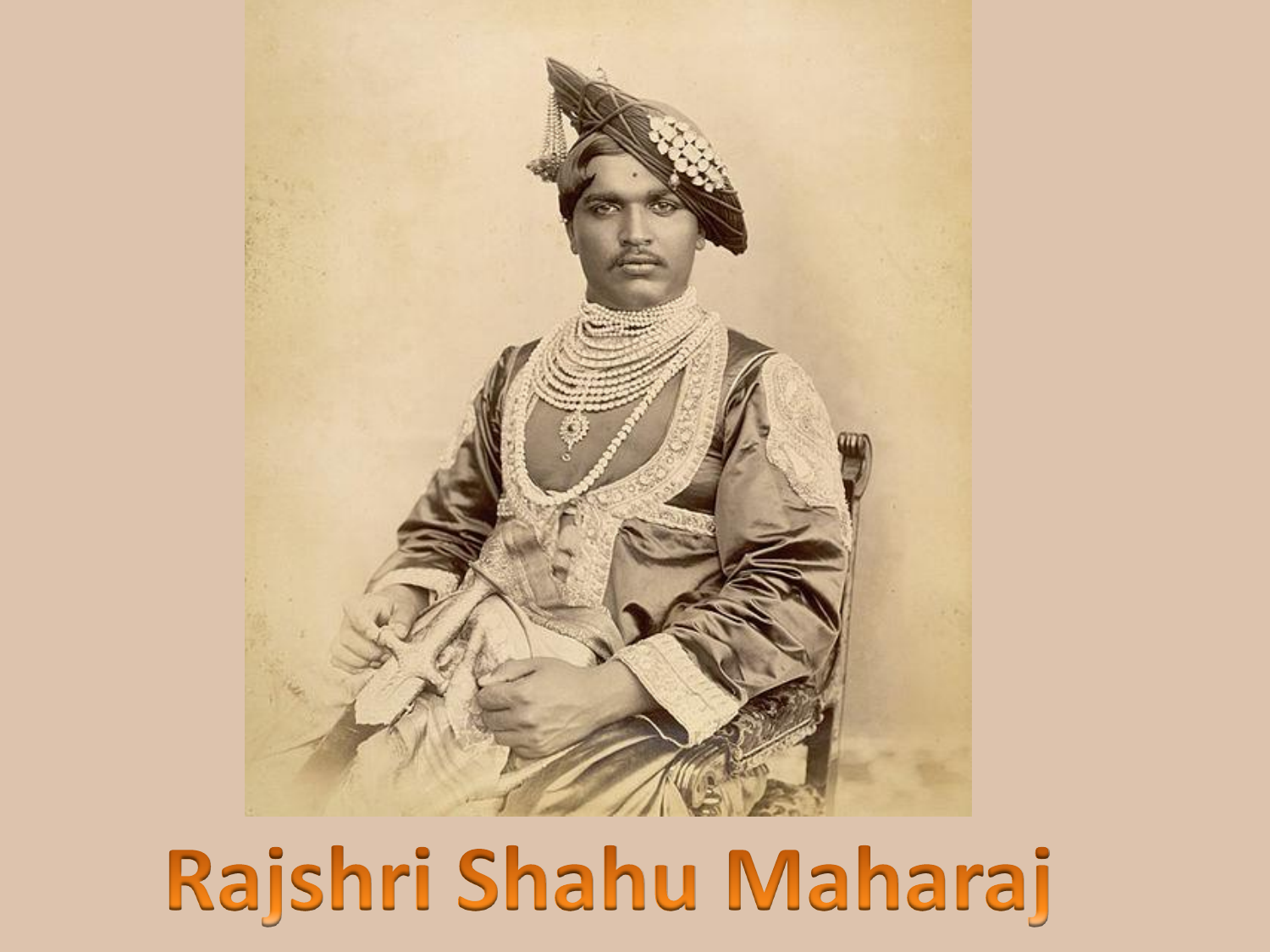## **Birth 1874**

On 26 June 1874, Shahu was born in Ghatge Family, were his father was brave and intelligent , In 1884 as there is no higher person to crown Anandibai widow of Raja Shivaji IV as adopted shahu.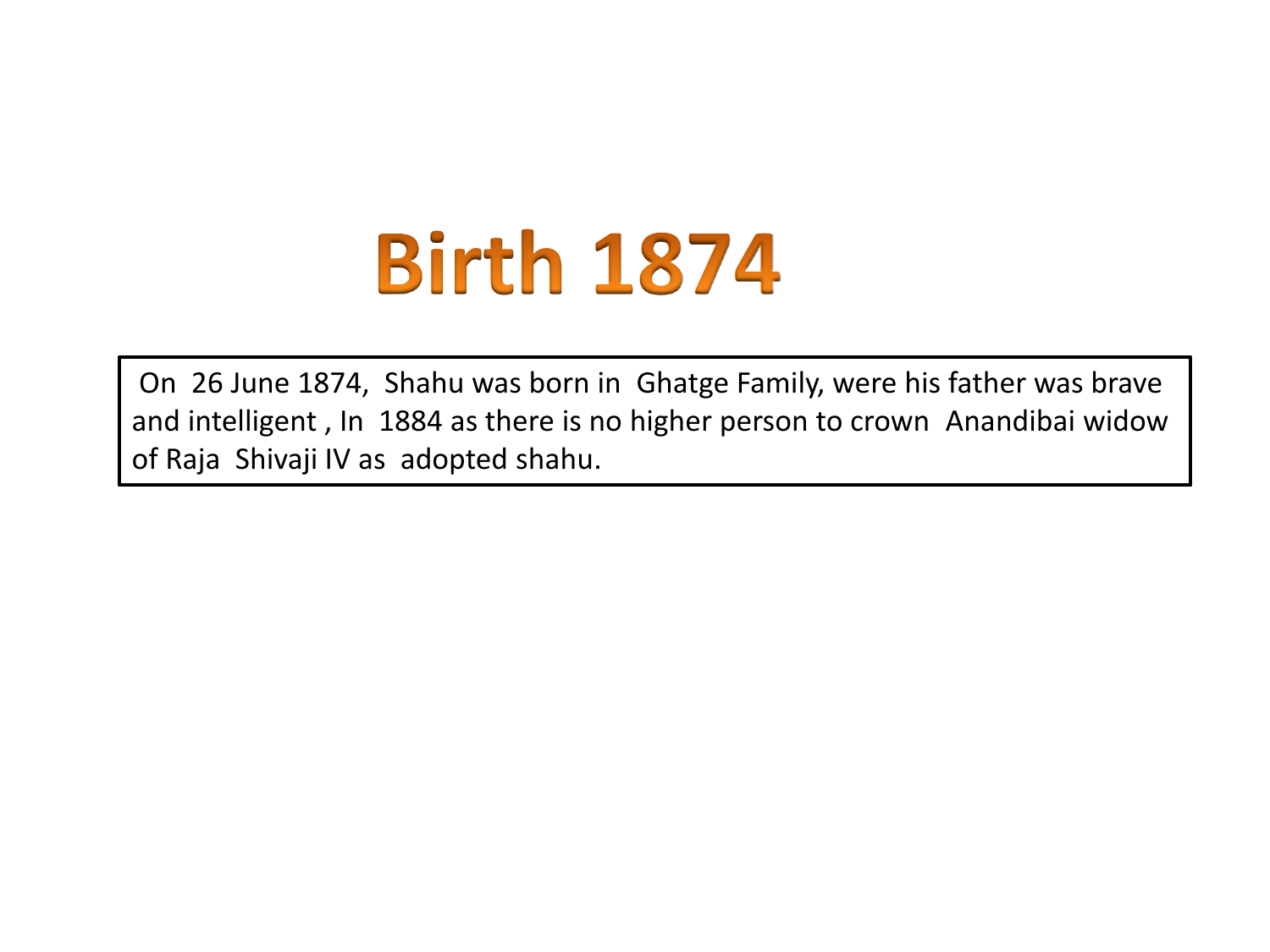

- His rule in the period 1894 to 1922, lasting 28 years.
- Leader of anti brahmin movement
- Equal participation for all in political power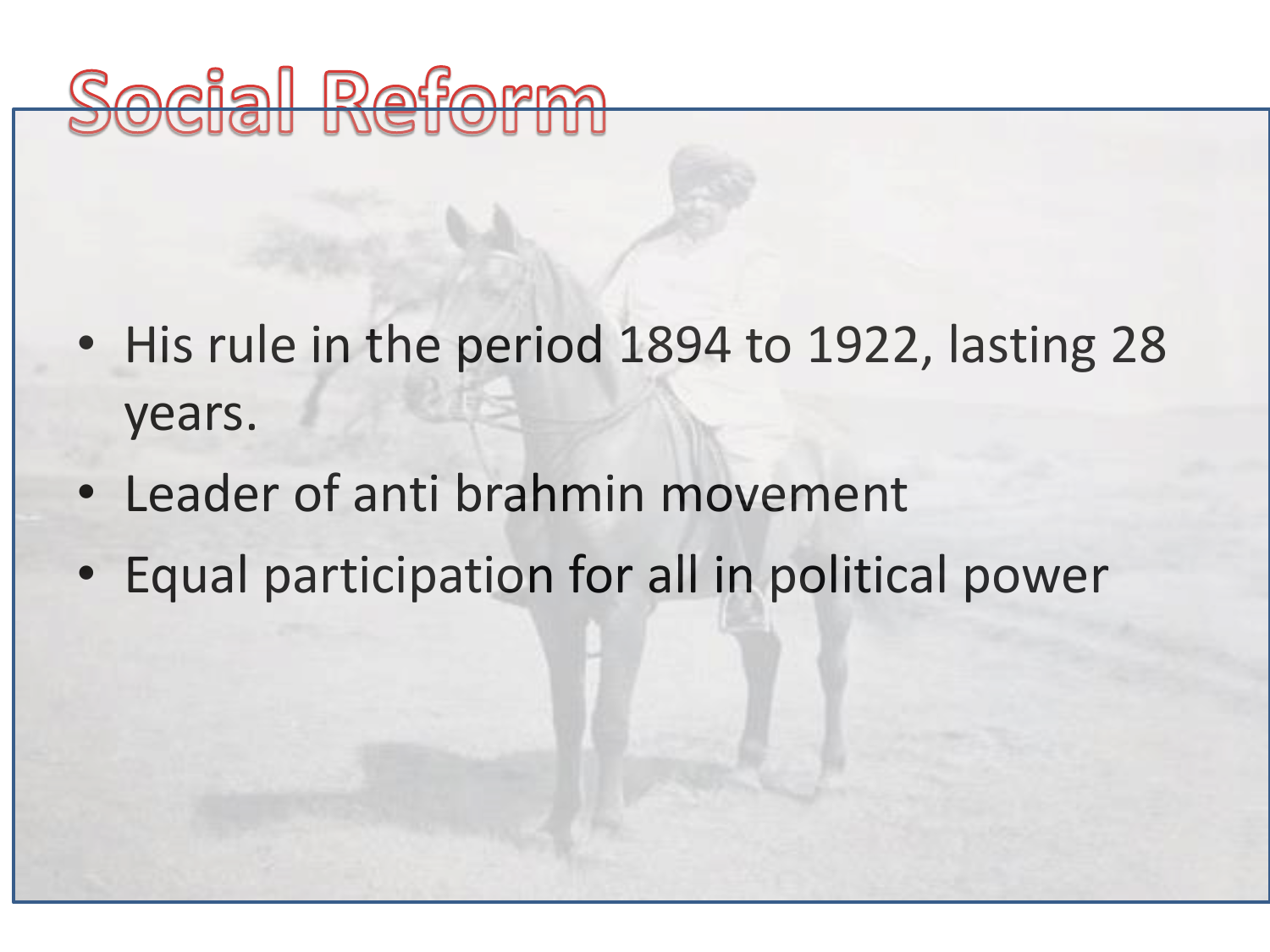- During his reign Shahu Maharaj gave special importance to the education of the masses and introduced several programs for them.
- He want to make his people educated rather to be intelligent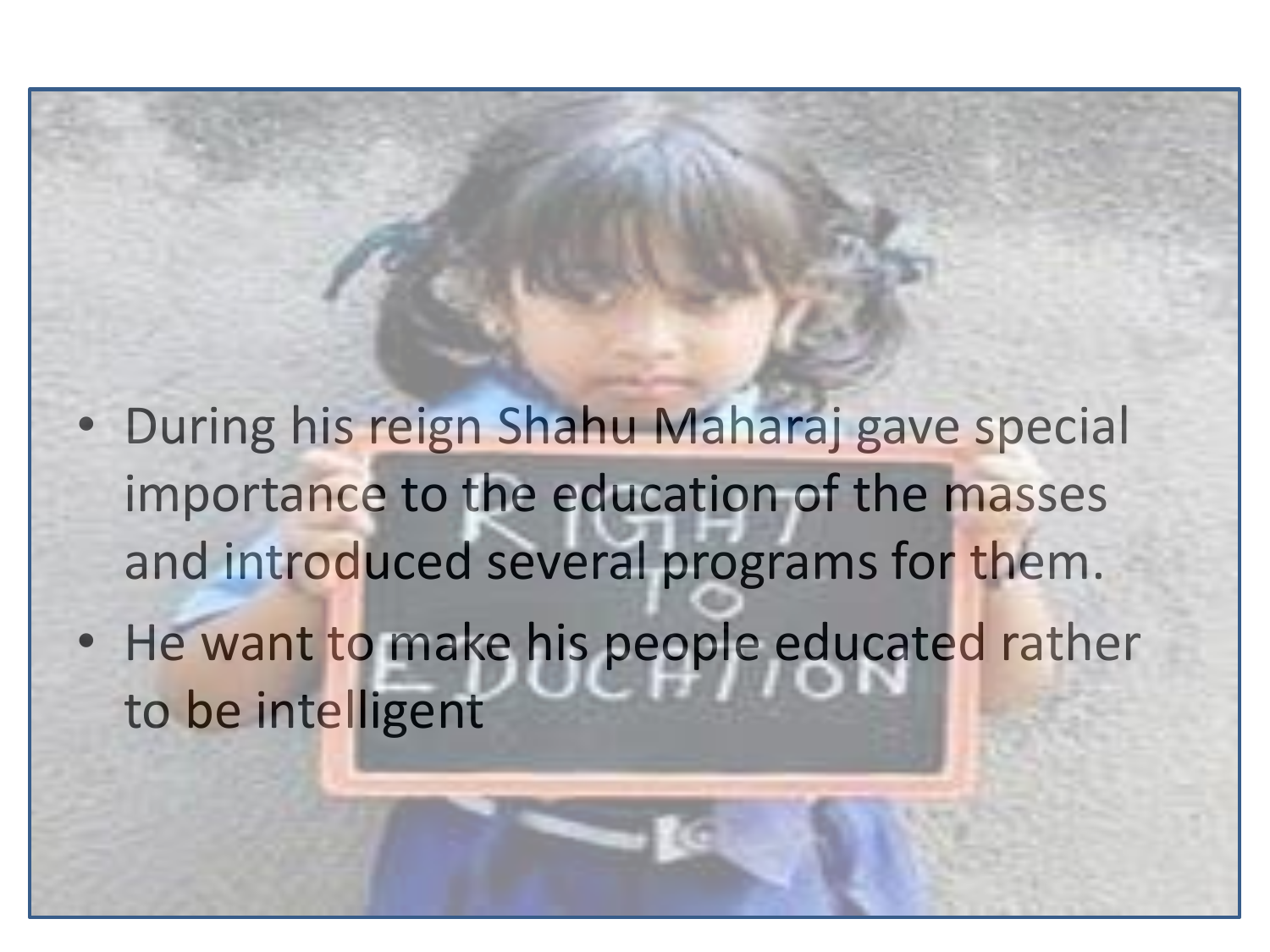- He offered scholarships to the needy and intelligent students from the backward castes so that they could continue their education. He made primary education compulsory and free for all in his Princely State
- 40 Rs scholarships for women
- He spend 23 % of Budget for education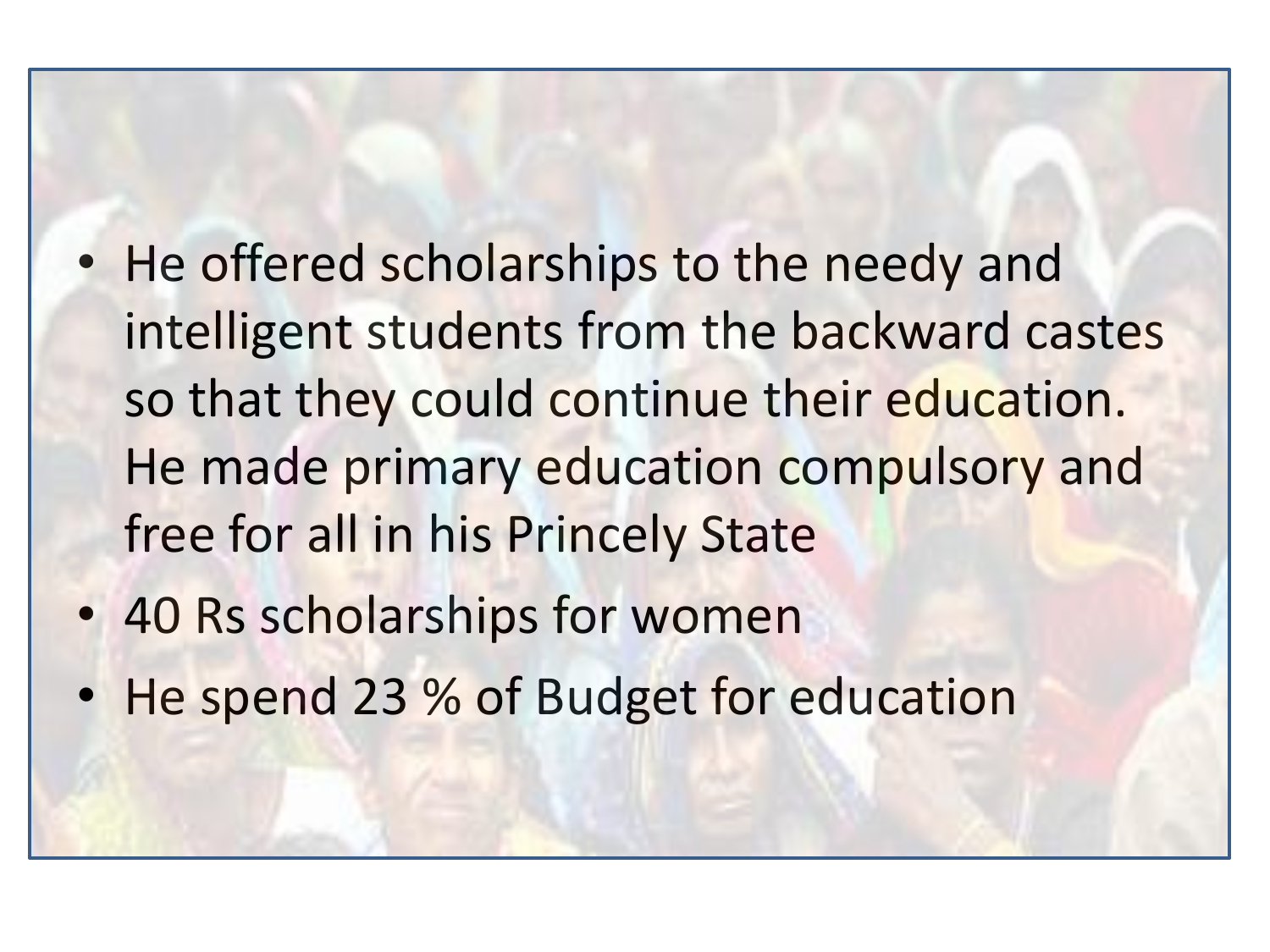## **Being Untouchable**

An intimate series of portraits of the lives of Indian Dalits

> St Paul's Cathedral, London 14th June - 6th July 2011

• To abolish untouchability, he stopped the cruel system followed by many institutions to hold separate schools for the upper and lower castes in 1919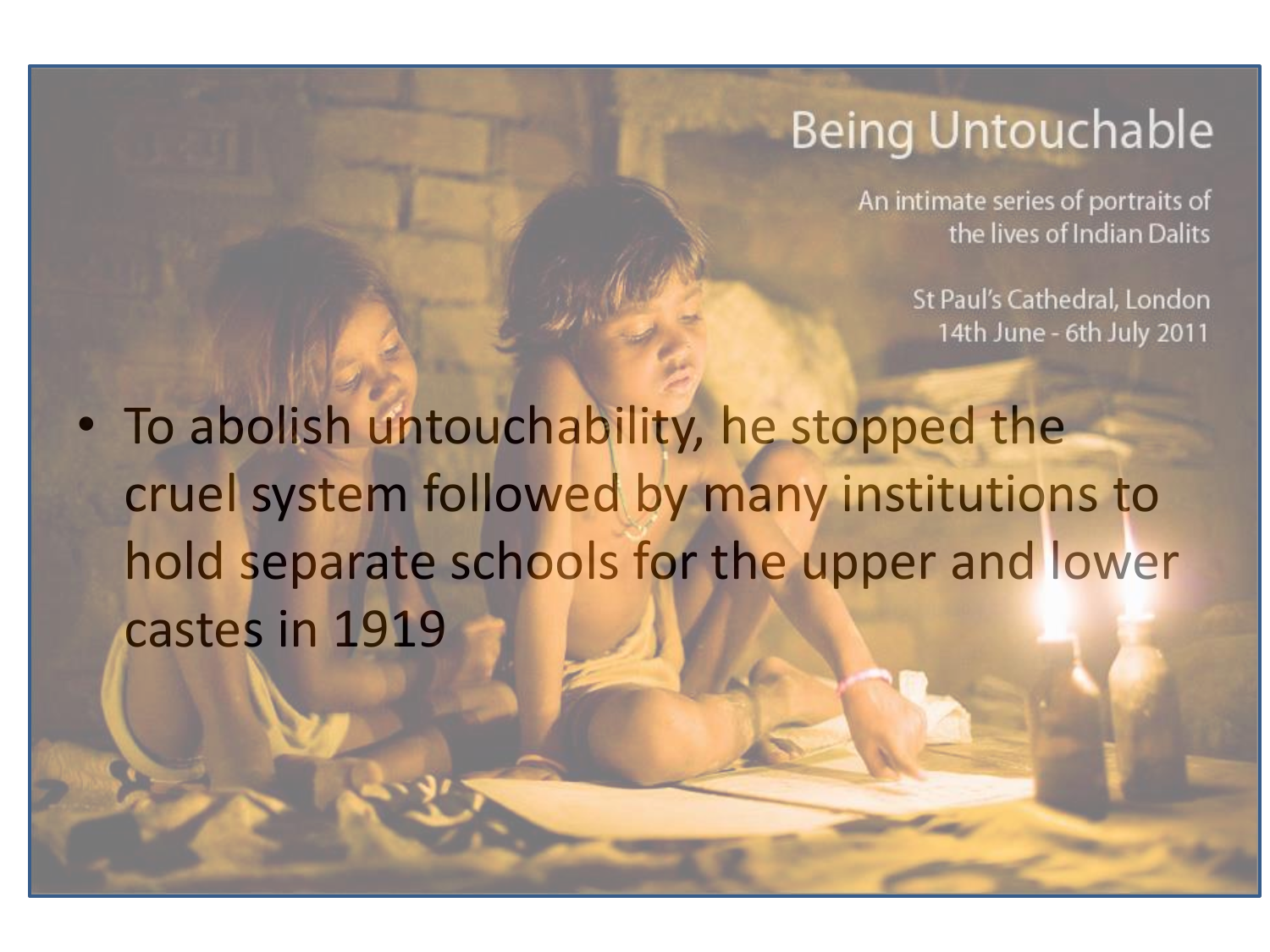• He give equal access to the untouchables to public utilities like common wells, schools, hospitals and common buildings.

His commitment to abolish untouchability was such that he was even ready to give up his throne for the service of the dalit or lower class people.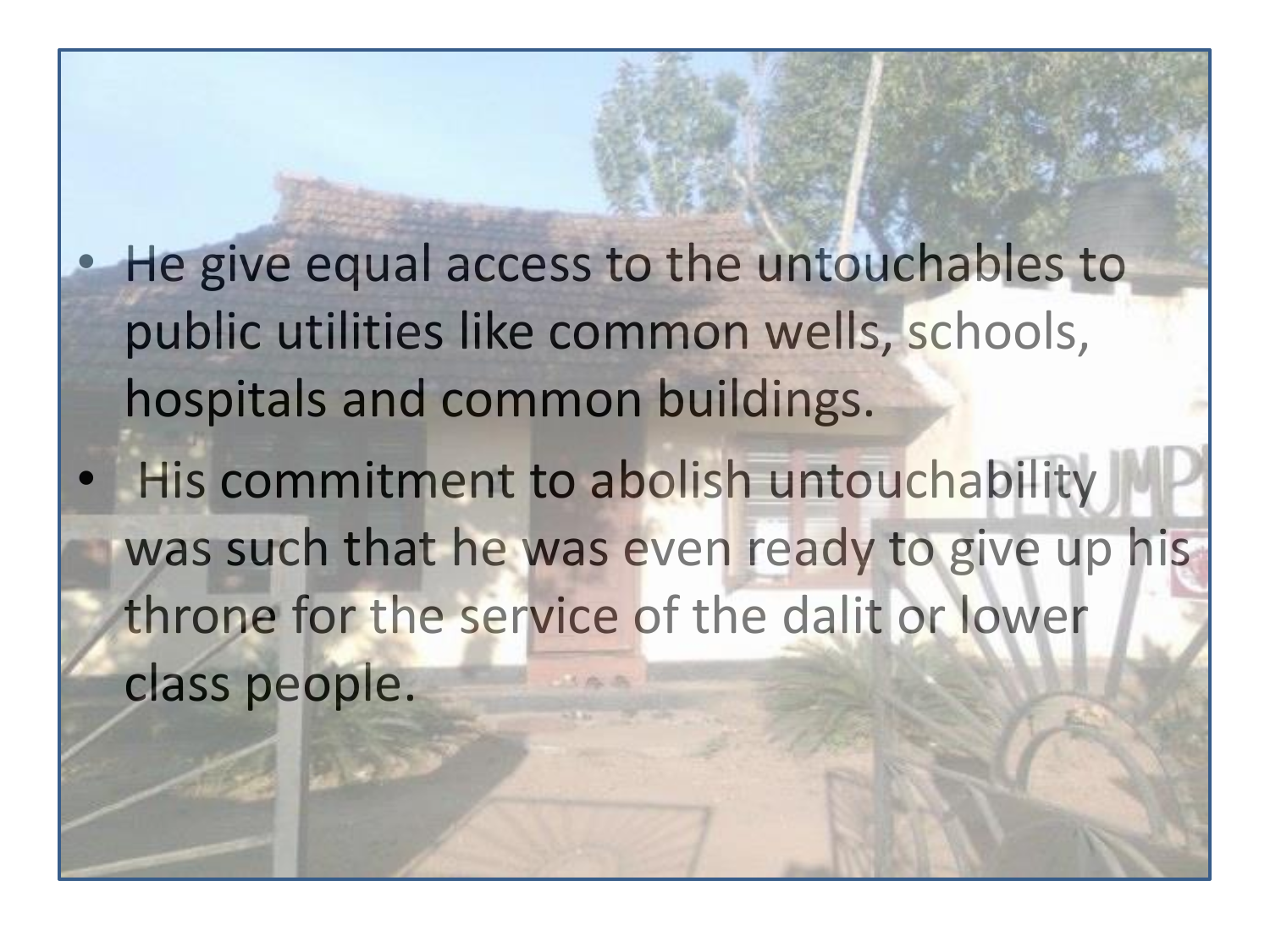

He legalised inter caste marriages (aslo from his own  $\bullet$ family ) and discontinued the hereditary tenures (Watan) of revenue collectors (Kulkarni), infamous for exploiting the masses, as also the Mahar tenures that enslaved the Mahars (a lower caste). In 1917 he legalised remarriages and widow remarriages in his **Princely State.**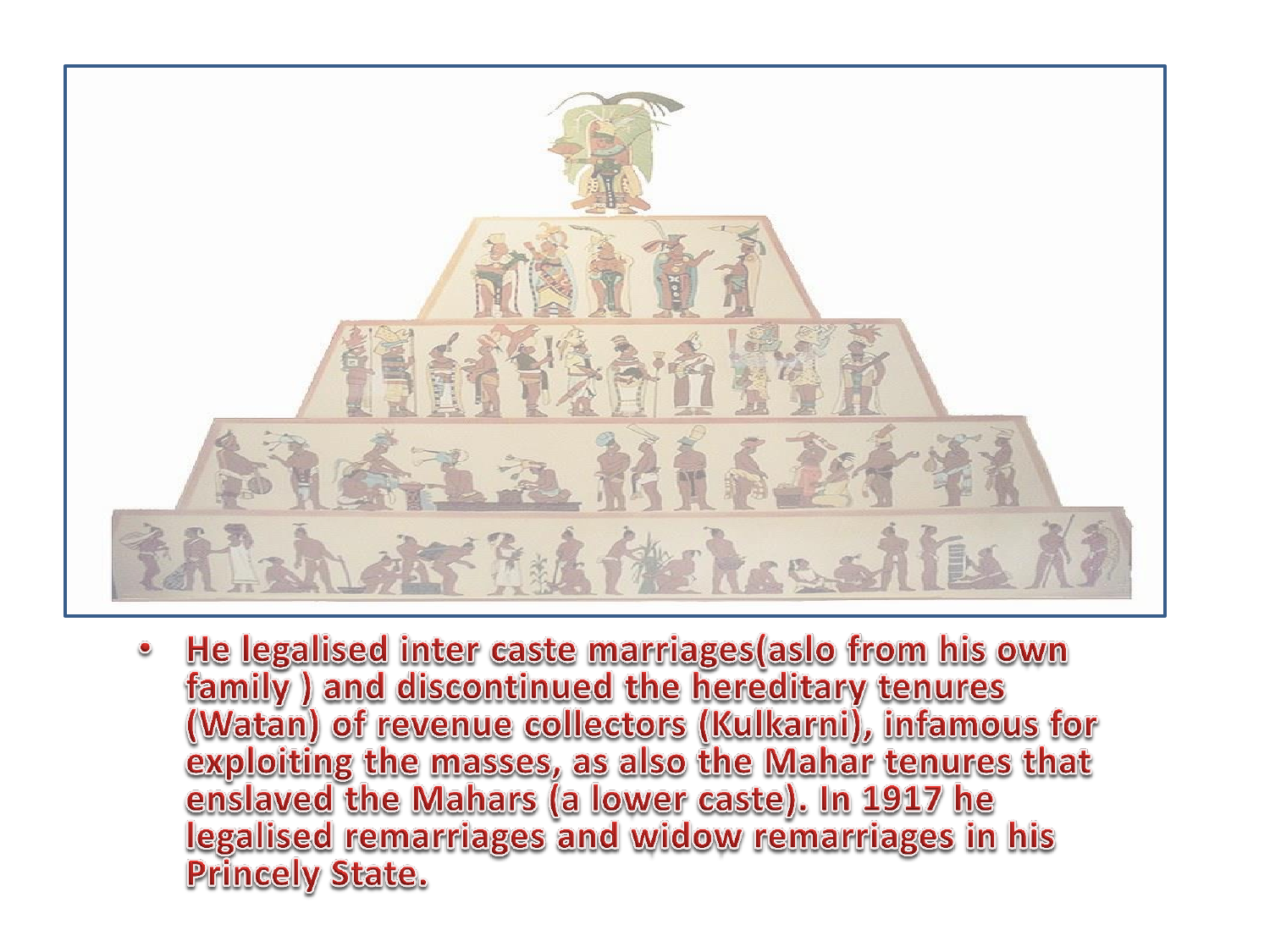

• He helped Babasaheb Ambedkar for his education and for his newspaper, the Muknayak